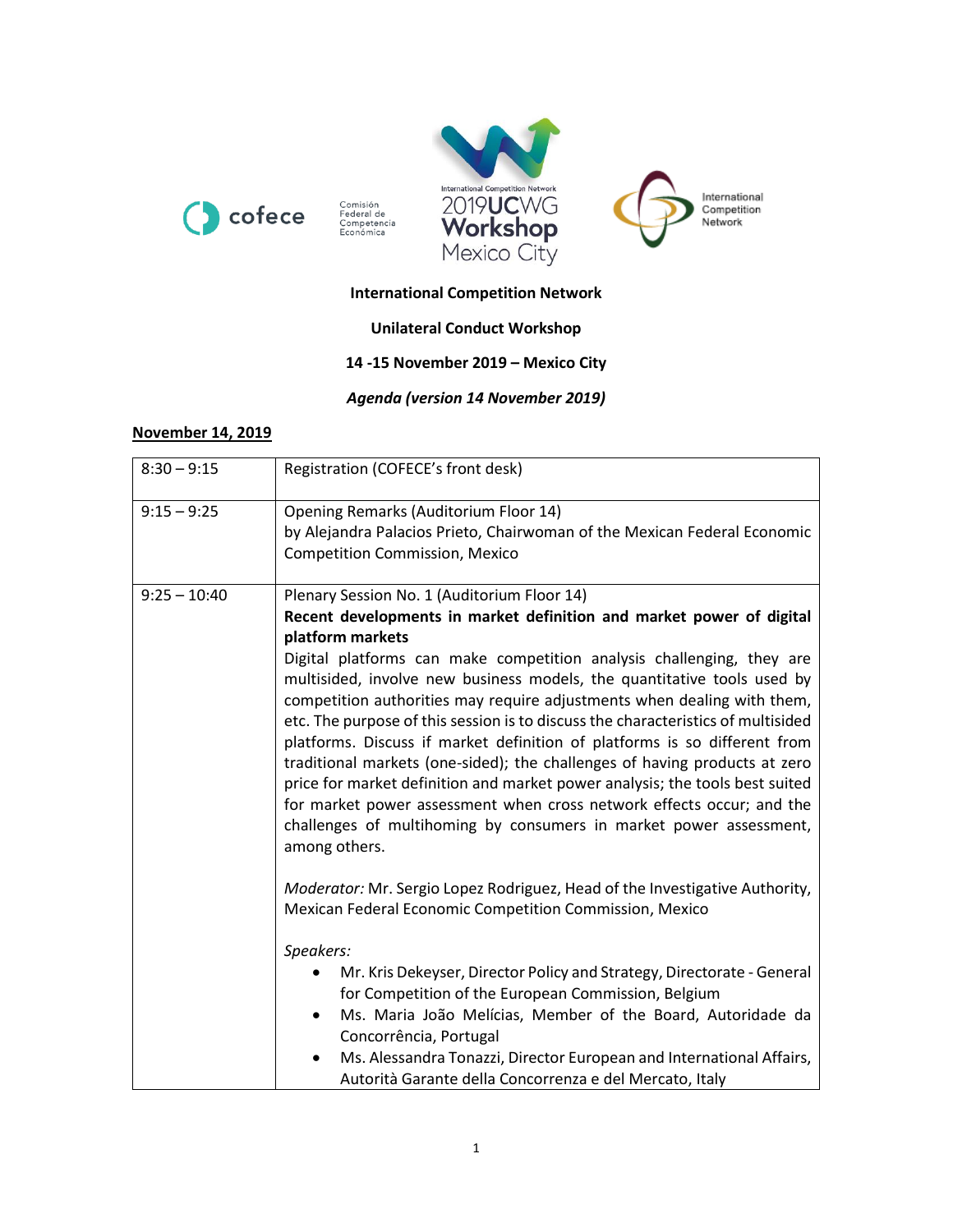|                 | Mr. David Schwartz, Attorney, Federal Trade Commission, United<br>$\bullet$<br><b>States</b>                                                                                                                                                                                                                                                                                             |
|-----------------|------------------------------------------------------------------------------------------------------------------------------------------------------------------------------------------------------------------------------------------------------------------------------------------------------------------------------------------------------------------------------------------|
| $10:40 - 10:50$ | Coffee Break (Hall outside the Auditorium Floor 14 and outside the rooms of<br>the Breakout sessions)                                                                                                                                                                                                                                                                                    |
| 10:50-12:05     | Breakout session #1-5<br>Market definition and market power in multi-sided platforms<br>Discussion on the themes from plenary 1, with the help of a small focused<br>hypothetical case that allows for a more practical approach to market<br>definition and market power assessment of these platforms.<br>All rooms discuss the same topic.<br><b>BOS #1 (Listening Room Floor 14)</b> |
|                 | Moderator: Mr. Freek Bruggert, Senior Economist, Authority for Consumers<br>& Markets, Netherlands                                                                                                                                                                                                                                                                                       |
|                 | Resource person 1: Mr. Osamu Igarashi, Chief Investigator, Senior<br>Investigator IV's Unit, Investigation Bureau, Japan Fair Trade Commission,<br>Japan                                                                                                                                                                                                                                 |
|                 | Resource person 2: Mr. Ram Kumar Poornachandran, Partner, Talwar<br>Thakore & Associates (TT&A), NGA, India                                                                                                                                                                                                                                                                              |
|                 | BOS #2 (Videoconference Room Floor 5)                                                                                                                                                                                                                                                                                                                                                    |
|                 | Moderator: Mr. João Cardoso Pereira, Senior Economist, Restrictive<br>Practices Department, Autoridade da Concorrência, Portugal                                                                                                                                                                                                                                                         |
|                 | Resource person: Mrs. Joyce Midori Honda, Partner, Cescon, Barrieu, Flesch<br>& Barreto Advogados, NGA, Brazil                                                                                                                                                                                                                                                                           |
|                 | BOS #3 (Auditorium Floor 1) - in Spanish                                                                                                                                                                                                                                                                                                                                                 |
|                 | Moderator: Mr. Alfonso Lamadrid, Partner at Garrigues, NGA, Spain                                                                                                                                                                                                                                                                                                                        |
|                 | Resource person: Ms. Yeny Luna, Competition Analyst, Investigation<br>Intendence, Superintendencia de Competencia, El Salvador                                                                                                                                                                                                                                                           |
|                 | BOS #4 (Economic Agents Room Floor 14)                                                                                                                                                                                                                                                                                                                                                   |
|                 | Moderator: Ms. Alicia Foster, Senior Competition Law Officer, Monopolistic<br>Practices Directorate, Competition Bureau of Canada, Canada                                                                                                                                                                                                                                                |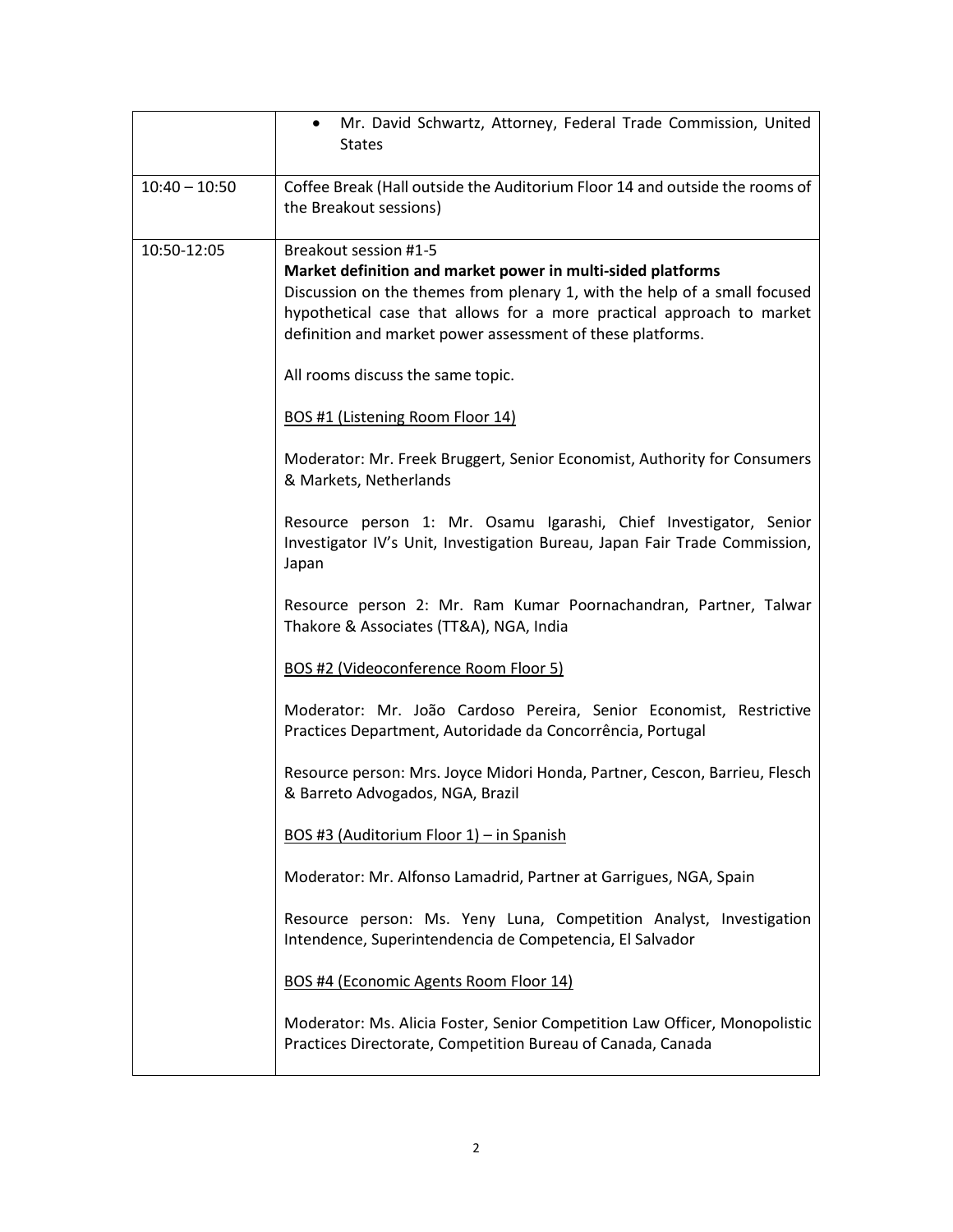|                 | Resource person: Ms. Lo Hwei Rong, Senior Assistant Director, Business &<br>Economics Division, Competition and Consumer Commission of Singapore,<br>Singapore<br><b>BOS #5 (Room 3 Floor 5)</b><br>Moderator: Dr. Moritz Jakobs, Senior Case Manager, Bundeskartellamt,<br>Germany<br>Resource person: Mr. Boniface M. Makongo, Director, Competition and<br>Consumer Protection, Competition Authority of Kenya, Kenya                                                                                                                                                                                                                                                                                                                                                                                                                                        |
|-----------------|-----------------------------------------------------------------------------------------------------------------------------------------------------------------------------------------------------------------------------------------------------------------------------------------------------------------------------------------------------------------------------------------------------------------------------------------------------------------------------------------------------------------------------------------------------------------------------------------------------------------------------------------------------------------------------------------------------------------------------------------------------------------------------------------------------------------------------------------------------------------|
| $12:05 - 12:15$ | Coffee Break (Hall outside the Auditorium Floor 14)                                                                                                                                                                                                                                                                                                                                                                                                                                                                                                                                                                                                                                                                                                                                                                                                             |
| $12.15 - 13.30$ | Plenary Session No. 2 (Auditorium Floor 14)<br>Tying: recent theory and practice in digital markets<br>Moderator: Ms. Daniela Gorab, Judge, Tribunal de Defensa de la Libre<br>Competencia, Chile<br>Speakers:<br>Mr. Andrew Heimert, Counsel for Asian Competition Affairs at<br>Federal Trade Commission, Federal Trade Commission, United<br><b>States</b><br>Mr. Andrey Tsarikovskiy, Stats-Secretary, Deputy Head of the<br>$\bullet$<br>Federal Antimonopoly Service, Russia<br>Ms. Susan Philp, Director for the Substantial Lessening of<br>$\bullet$<br>Competition Unit, Australian Competition & Consumer Commission,<br>Australia<br>Mr. Yasuhiro Yoshikawa, Senior Investigator IV (Head of Division),<br>$\bullet$<br>Investigation Bureau, Japan Fair Trade Commission, Japan<br>Mr. Alvaro Ramos, Head of Global Antitrust, Qualcomm, NGA Spain |
| $13:30 - 14.00$ | Plenary Session No. 3 (Auditorium Floor 14)<br>Presentation of the (tying based) hypothetical case<br>Speakers:<br>Ms. Ekaterina Rousseva, Policy and Case Coordinator, Directorate -<br>General for Competition of the European Commission, Belgium                                                                                                                                                                                                                                                                                                                                                                                                                                                                                                                                                                                                            |
| $14:00 - 14:55$ | Lunch Break (Multipurpose Room Floor 15)                                                                                                                                                                                                                                                                                                                                                                                                                                                                                                                                                                                                                                                                                                                                                                                                                        |
| $14:55 - 15:15$ | CAP Session (Multipurpose Room Floor 15)<br>The new ICN Framework on Competition Agency Procedures (CAP) and its<br>relevance for international investigations                                                                                                                                                                                                                                                                                                                                                                                                                                                                                                                                                                                                                                                                                                  |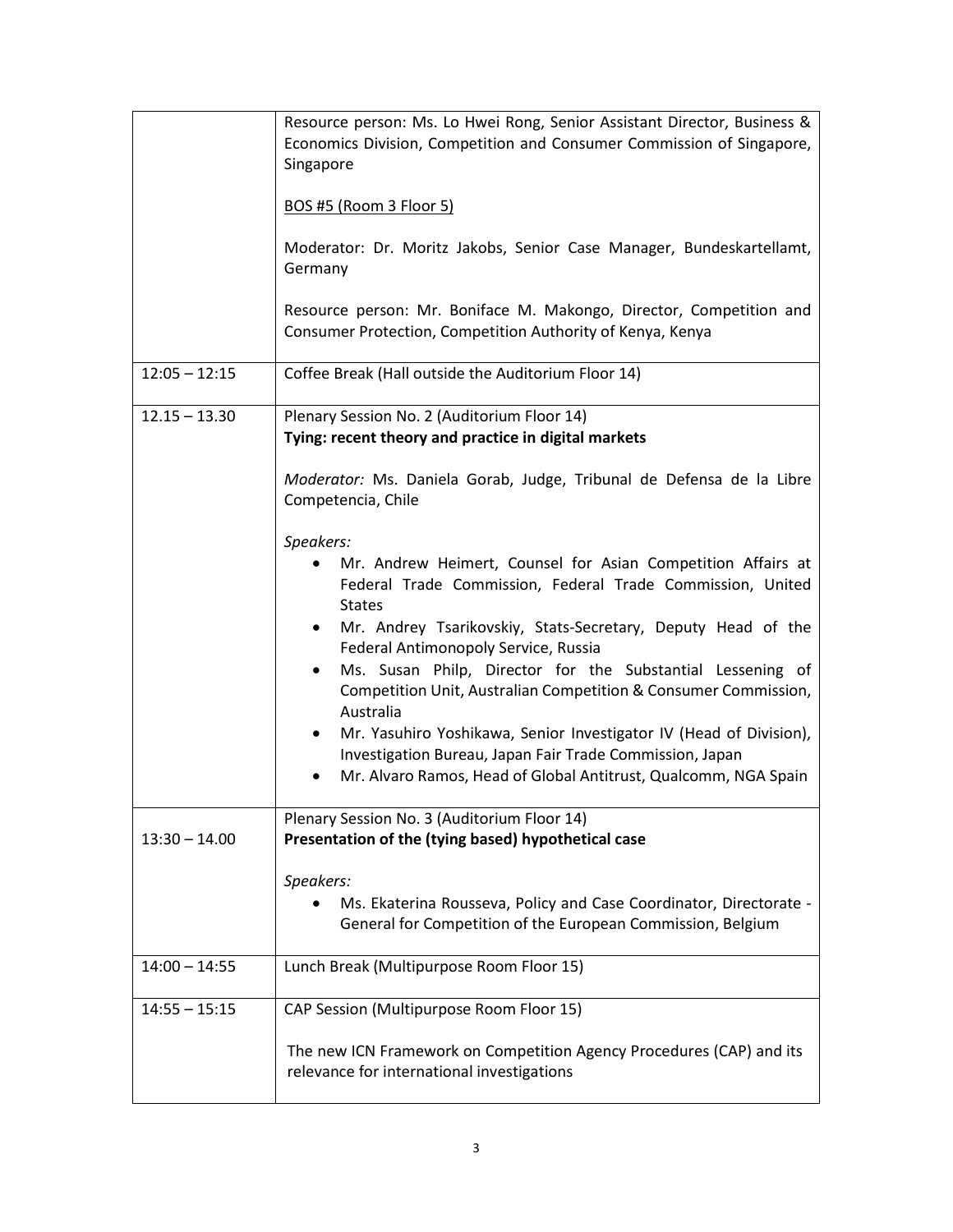|                 | Speakers:                                                                                                                                                                                                             |
|-----------------|-----------------------------------------------------------------------------------------------------------------------------------------------------------------------------------------------------------------------|
|                 | Ms. Susan Philp, Director for the Substantial Lessening of<br>Competition Unit, Australian Competition<br>& Consumer<br>Commission, Australia<br>Dr. Moritz Jakobs, Senior Case Manager, Bundeskartellamt,<br>Germany |
| $15:15 - 16:45$ | Breakout session #6-10                                                                                                                                                                                                |
|                 | Discussion of the hypothetical case (market definition, theory of harm and<br>efficiency justifications) Discussion on the themes from plenary 3. All rooms<br>discuss the same topic.                                |
|                 | BOS #6 (Auditorium Floor 14)                                                                                                                                                                                          |
|                 | Moderator: Ms. Dervla Broderick,<br>Deputy<br>Director,<br>Competition<br>Enforcement & Mergers, Competition and Consumer Protection Commission<br>of Ireland, Ireland                                                |
|                 | Resource person 1: Mr. Tomoki Nagata, Investigator, Senior Investigator IV's<br>Unit, Investigation Bureau, Japan Fair Trade Commission, Japan                                                                        |
|                 | BOS #7 (Videoconference Room Floor 5)                                                                                                                                                                                 |
|                 | Moderator: Ms. Samantha Knox, Associate General Counsel for Competition<br>at Facebook, NGA, United States                                                                                                            |
|                 | Resource person: Mr. Moti Katz, Team Leader, Legal Department, Israel<br><b>Competition Authority, Israel</b>                                                                                                         |
|                 | BOS #8 (Auditorium Floor 1) – in Spanish                                                                                                                                                                              |
|                 | Moderator: Mr. Eric Jaramillo, General Coordinator, Market Investigations,<br>Mexican Federal Economic Competition Commission, Mexico                                                                                 |
|                 | Resource person: Ms. Diana Santillán, Deputy Coordinator for Market<br>Investigations, Mexican Federal Economic Competition Commission, Mexico                                                                        |
|                 | BOS #9 (Economic Agents Room Floor 14)                                                                                                                                                                                |
|                 | Moderator: Mr. Paolo Benedetti, Partner, AGON, NGA, Mexico                                                                                                                                                            |
|                 | Resource person: Ms. Nonkululeko Moeketsi, Senior Analyst: Market<br>Conduct, Competition Commission of South Africa, South Africa                                                                                    |
|                 | <b>BOS #10 (Room 3 Floor 5)</b>                                                                                                                                                                                       |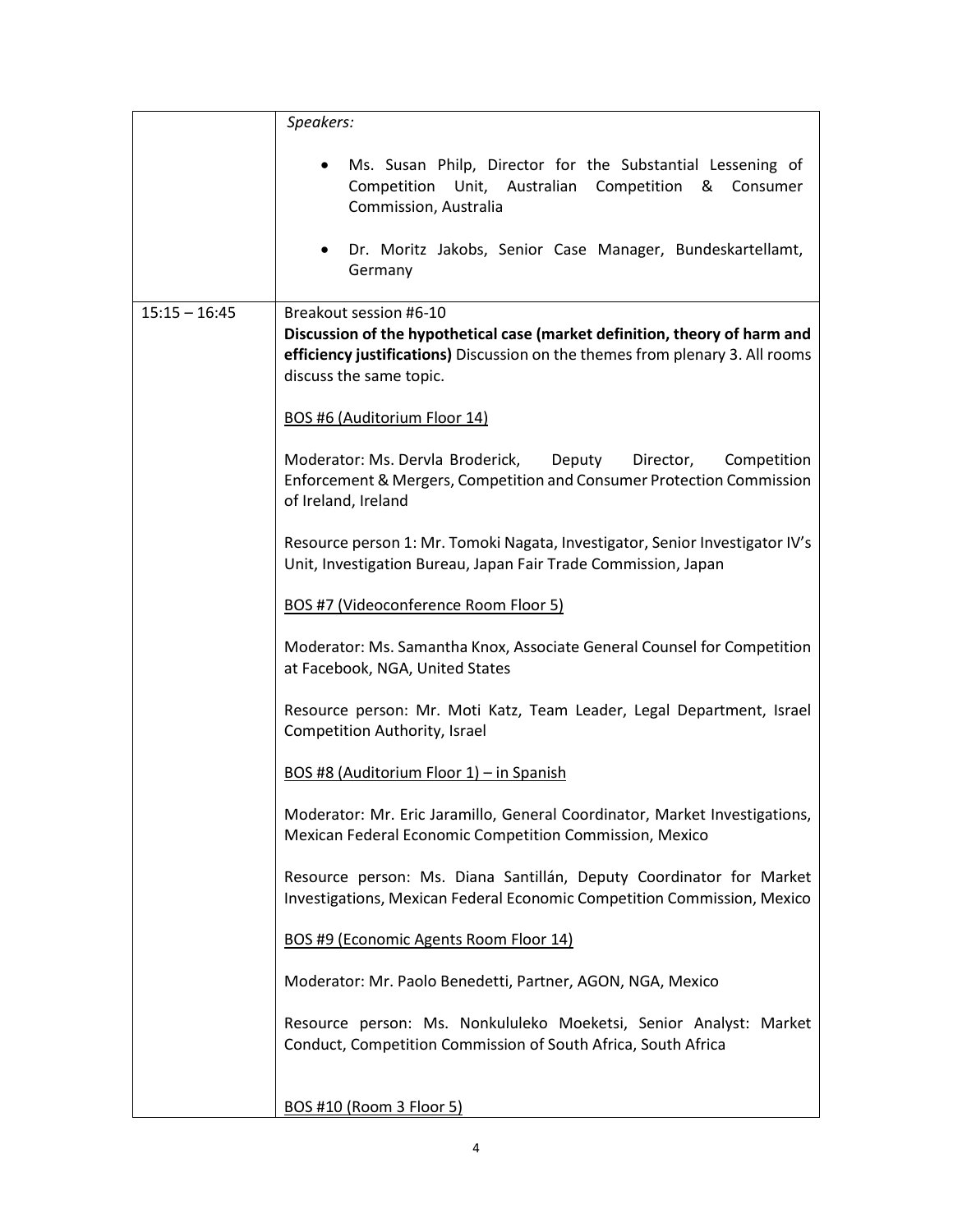|                 | Moderator: Mr. Mathew Heim, Door Tenant, Tanfield Chambers, NGA, Great<br><b>Britain</b>                                                         |
|-----------------|--------------------------------------------------------------------------------------------------------------------------------------------------|
|                 | Resource person: Ms. Janine Bialecki, Principal Economist, Australian<br>Competition & Consumer Commission, Australia                            |
| $16:45 - 17.15$ | Coffee Break (Hall outside the Auditorium Floor 14)                                                                                              |
| $17.15 - 18:00$ | Reporting on BOS 6-10 and Q&A session (Auditorium Floor 14)<br>Moderator:<br>Mr. Frank Montag, Partner, Freshfields' Antitrust Practice, Belgium |
| $18:00 - 19:00$ | Workshop Cocktail (Multipurpose Room Floor 15)                                                                                                   |

## **November 15, 2019**

| $8:40 - 9:00$   | Registration (COFECE's front desk)                                                                                                                                                                                                                                                                                                                                                                                                                                                                                                                                                                                                                                                                                                                                                                                                                                                                     |
|-----------------|--------------------------------------------------------------------------------------------------------------------------------------------------------------------------------------------------------------------------------------------------------------------------------------------------------------------------------------------------------------------------------------------------------------------------------------------------------------------------------------------------------------------------------------------------------------------------------------------------------------------------------------------------------------------------------------------------------------------------------------------------------------------------------------------------------------------------------------------------------------------------------------------------------|
| $9:00 - 9:20$   | Special Session: COFECE's Award Ceremony for Journalism<br>and<br>Undergraduate Academic Essay Contests                                                                                                                                                                                                                                                                                                                                                                                                                                                                                                                                                                                                                                                                                                                                                                                                |
| $9.20 - 10:30$  | Plenary Session No. 4 (Auditorium Floor 14)<br>Remedies/commitments in digital cases<br>Moderator: Mr. Andrea Minuto Rizzo, Head of International Affairs, Autorità<br>Garante della Concorrenza e del Mercato, Italy<br>Speakers:<br>Ms. Monica Cunningham, Case Handler Officer, Antitrust Unit IT,<br>Internet and Consumer electronics, Directorate-General for<br>Competition of the European Commission, Belgium<br>Ms. Susan Jones, Special Counsel, Gilbert + Tobin, Australia<br>$\bullet$<br>Ms. Teresa Abad Hernández, Chief Competition Inspector, Unit of<br>$\bullet$<br>Society of information, Comisión Nacional de los Mercados y<br>Competencia, Spain<br>Mr. Eduardo Mendoza, Commissioner, Mexican Federal Economic<br>$\bullet$<br><b>Competition Commission, Mexico</b><br>Mr. David Lawrence, Chief of Policy and Competition Advocacy,<br>Department of Justice, United States |
| $10:30 - 10:40$ | Coffee Break (Hall outside the Auditorium Floor 14 and outside the rooms of<br>the Breakout sessions)                                                                                                                                                                                                                                                                                                                                                                                                                                                                                                                                                                                                                                                                                                                                                                                                  |
| $10:40 - 11:25$ | Breakout session #11-15<br>Remedies/commitments to the hypothetical case scenario                                                                                                                                                                                                                                                                                                                                                                                                                                                                                                                                                                                                                                                                                                                                                                                                                      |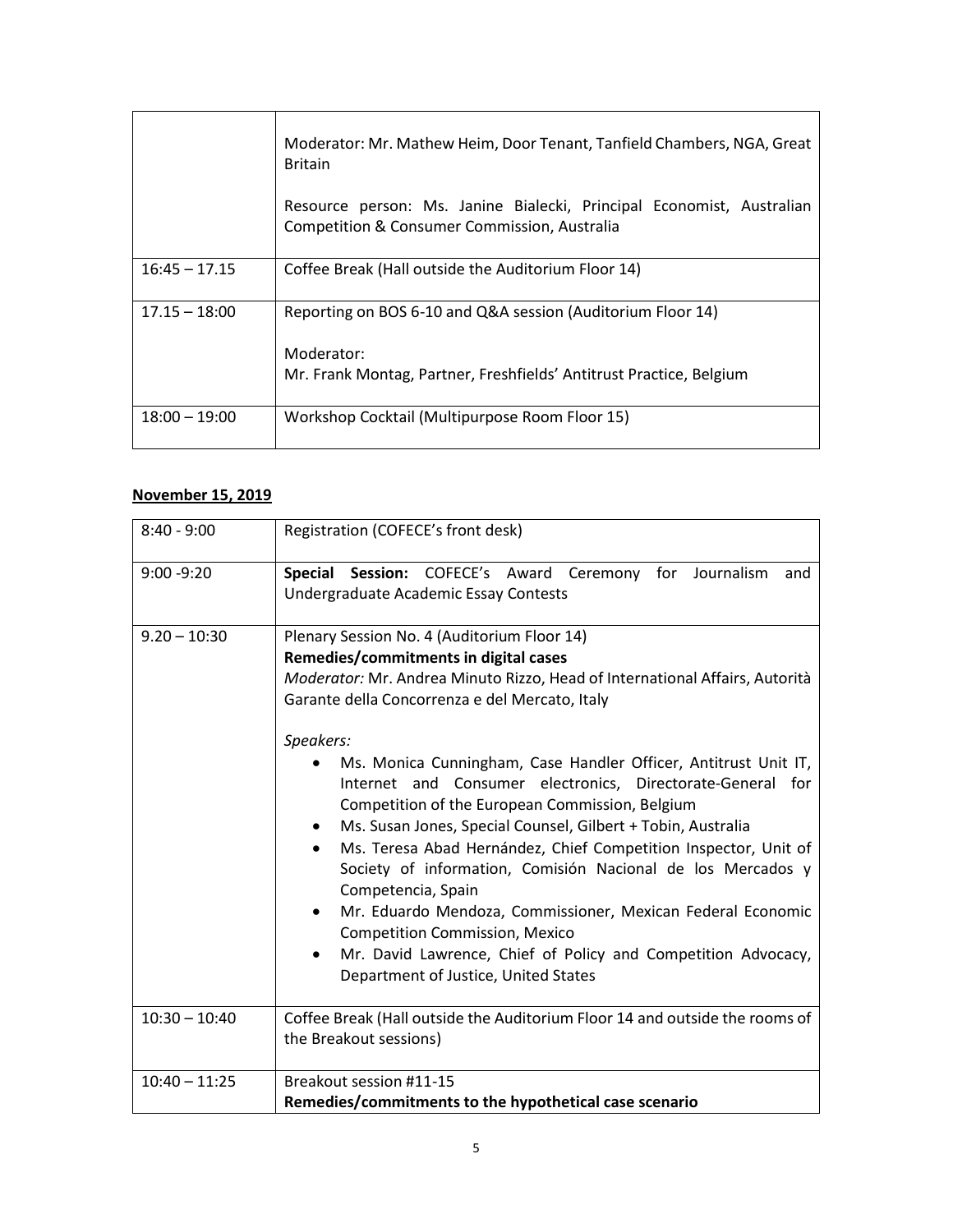|                 | Discussion on the themes from plenary 4. All rooms discuss the same topic.                                                                      |
|-----------------|-------------------------------------------------------------------------------------------------------------------------------------------------|
|                 | BOS #11 (Listening Room Floor 14)                                                                                                               |
|                 | Moderator: Mr. Çağlar Deniz Ata, Chief Competition Expert, Turkish<br>Competition Authority, Turkey                                             |
|                 | Resource person: Ms. Sharon Pang, Principal Economist, Deacon, NGA, Hong<br>Kong                                                                |
|                 | BOS #12 (Videoconference Room Floor 5)                                                                                                          |
|                 | Moderator: Mr. Gian Luca Zampa, Partner, Freshfields, NGA, Italy                                                                                |
|                 | Resource person: Dr. Wei Hu, Economist I, Competition Commission, Hong<br>Kong                                                                  |
|                 | BOS #13 (Auditorium Floor 1) - in Spanish                                                                                                       |
|                 | Moderator: Mrs. Iratxe Gurpegui, Competition Expert, Organisation for<br>Economic Co-operation and Development                                  |
|                 | Resource person: Ms. Sara Estima Martins, Partner, PLMJ Law Firm, Portugal                                                                      |
|                 | BOS #14 (Economic Agents Room Floor 14)                                                                                                         |
|                 | Moderator: Dr. Moritz Jakobs, Senior Case Manager, Bundeskartellamt,<br>Germany                                                                 |
|                 | Resource person: Mr. Thomas Vinje, Partner, Clifford Chance, Belgium                                                                            |
|                 | <b>BOS #15 (Room 3 Floor 5)</b>                                                                                                                 |
|                 | Moderator: Mr. Tim Capel, Legal Director, Competition and Markets<br>Authority, United Kingdom                                                  |
|                 | Resource person: Mr. Philipp Gasparon, Senior Expert in Antitrust,<br>Directorate - General for Competition of the European Commission, Belgium |
| $11:25 - 11:35$ | Coffee Break (Hall outside the Auditorium Floor 14)                                                                                             |
| $11:35 - 12:20$ | Reporting on BOS 11-15 and Q&A session (Auditorium Floor 14)                                                                                    |
|                 | Moderator:<br>Ms. Aimee Imundo, International Counsel, Department of Justice - Antitrust<br>Division, United States                             |